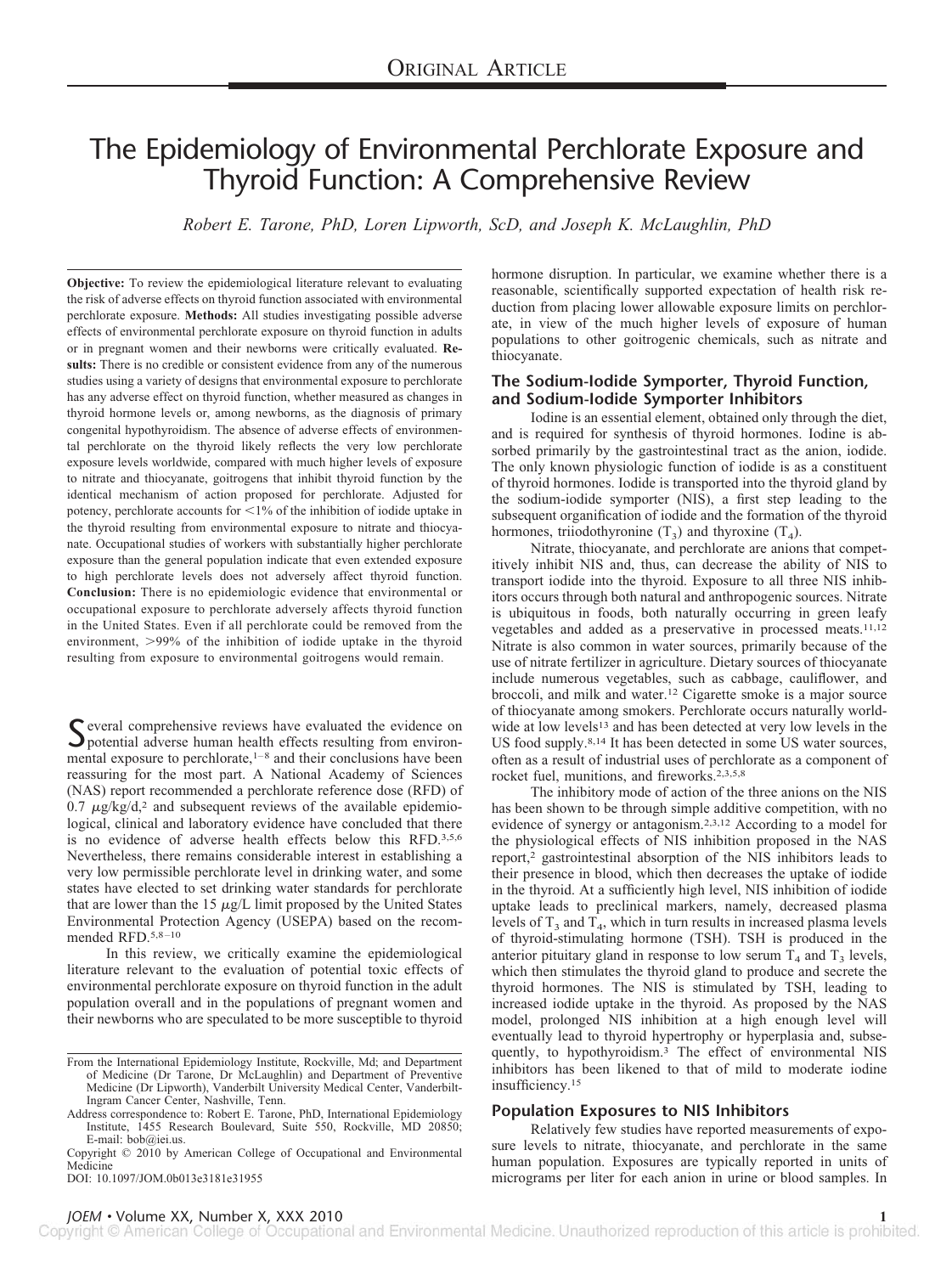evaluating the relative contribution of perchlorate to the overall iodide uptake inhibition (IUI) in the thyroid resulting from exposure to the three NIS inhibitors, it is necessary to take into account the relative IUI potencies of the three chemicals. However, the contribution of each of the three anions to overall NIS inhibition is a function not only of relative potency but also of exposure levels, and although perchlorate has the highest relative potency, human exposure levels to perchlorate are orders of magnitude lower than exposures to nitrate and thiocyanate.3

Perchlorate is a potent NIS inhibitor, and the relative potency of perchlorate to inhibit radioactive iodide uptake (RAIU) by NIS has been estimated to be 15 and 240 times that of thiocyanate and nitrate, respectively, on a molar concentration basis.12 Estimates of the relative potencies have been remarkably consistent in both in vitro studies and in vivo rat studies,<sup>3</sup> and for measurements on a weight basis, the potency of perchlorate relative to thiocyanate and nitrate is 9 and 150, respectively.12 Because thiocyanate has a longer half-life ( $\sim$ 6 days) than perchlorate or nitrate ( $\sim$ 5 hours or 8 hours, respectively), the physiologically relevant relative potencies of perchlorate and thiocyanate may actually be quite similar,12 but the relative potency of 9 will be used in calculations below to maximize the estimated relative contribution of perchlorate to the overall IUI resulting from exposure to the three NIS inhibitors.

## **Studies of Population Exposure**

A US study reported levels of the three NIS inhibitors in spot urine samples collected in the National Health and Nutrition Examination Survey (NHANES) during 2001 and 2002.16 The geometric mean levels among girls aged 12 years or older were 38,000  $\mu$ g/L for nitrate, 1200  $\mu$ g/L for thiocyanate, and 2.84  $\mu$ g/L for perchlorate. Taking the relative potencies into account, the relative contributions to NIS inhibition are estimated to be 65.0% for nitrate, 34.2% for thiocyanate, and 0.8% for perchlorate.

Another US study reported serum levels of the three NIS inhibitors among community controls for a study of workers occupationally exposed to perchlorate.15 The mean serum levels were 7201  $\mu$ g/L for nitrate and 3488  $\mu$ g/L for thiocyanate. Perchlorate was not detected in control serum samples, but if the limit of detection at that time,  $0.5 \mu g/L$ , is taken as the mean for perchlorate, then after adjustment for potency, the relative contributions to NIS inhibition are estimated to be 11.0% for nitrate, 88.9% for thiocyanate, and 0.1% for perchlorate.

An investigation in Israel reported serum levels of the three NIS inhibitors in populations with different perchlorate levels in their community drinking water sources.17 Mean serum levels in women from the communities with high and low perchlorate water exposure were 4845  $\mu$ g/L and 4661  $\mu$ g/L for nitrate, 1906  $\mu$ g/L and 1067  $\mu$ g/L for thiocyanate, and 1.97  $\mu$ g/L and 0.44  $\mu$ g/L for perchlorate, respectively. The relative contributions to NIS inhibition are estimated to be 13.1% for nitrate, 86.1% for thiocyanate, and 0.8% for perchlorate in the high perchlorate exposure communities and 20.7% for nitrate, 79.0% for thiocyanate, and 0.3% for perchlorate in the low perchlorate exposure communities.

Tonacchera et al<sup>12</sup> reported that serum nitrate levels in the Western world are typically in the range 10 to 140  $\mu$ mol/L, which correspond on a weight basis to the range of 620 to 11,450  $\mu$ g/L. Similarly, they reported that serum thiocyanate levels in the Western world are typically in the range 10 to 70  $\mu$ mol/L for nonsmokers (ie, 581 to 4066  $\mu$ g/L) and 80 to 120  $\mu$ mol/L for smokers (ie, 4647 to 6970  $\mu$ g/L). Serum perchlorate levels have frequently been undetectable in previous studies, but the USEPA applied a physiologically based pharmacokinetic model18 to the estimated 95th percentile perchlorate exposure level in the United States<sup>19</sup> to calculate a predicted 95th percentile for serum perchlorate level of 0.47  $\mu$ g/L.<sup>6</sup> Using this estimated 95th percentile serum level for perchlorate and the lower limit of the ranges of typical nitrate and

thiocyanate serum levels in Western populations, the percentage contribution of perchlorate to the overall NIS inhibition from exposure to the three anions is estimated to be 0.7% for nonsmokers and 0.1% for smokers.

In a recent investigation, researchers measured perchlorate, nitrate, and thiocyanate in amniotic fluid samples originally collected for amniocentesis in an Eastern US city.20 Amniotic fluid samples provide measurements of chemicals known to have entered the fetal environment.21 The median levels of nitrate, thiocyanate, and perchlorate were 1620  $\mu$ g/L, 89  $\mu$ g/L, and 0.18  $\mu$ g/L, respectively. The corresponding percentage contributions to overall NIS inhibition in amniotic fluid for nitrate, thiocyanate, and perchlorate are estimated to be 51.8%, 47.4%, and 0.9%, respectively.

In summary, on the basis of the available information to date, it can be concluded that perchlorate is responsible for  $\leq 1\%$  of the IUI in the thyroid resulting from environmental exposure to nitrate, thiocyanate, and perchlorate in the United States and other Western populations. Although there have been reports of clinical or subclinical adverse effects on the thyroid resulting from environmental exposure to thiocyanate and to nitrate,3,22–26 there have been no similar reports regarding environmental perchlorate exposure, likely reflecting low environmental perchlorate exposure levels worldwide.13

# **Multiple Regression Analyses of Urinary NIS Inhibitor Levels and Thyroid Hormone Levels**

Multiple linear regression analyses have been conducted in recent cross-sectional studies to evaluate possible associations between urinary levels of nitrate, thiocyanate, and perchlorate and thyroid hormone levels in US populations.16,27,28 Although the authors have claimed that these studies provide evidence of potential adverse effects from low level exposure to perchlorate, serious methodological weaknesses emanating from the study design, data, and statistical analyses preclude such conclusions of harm.

Two such studies were based on urine and blood samples collected as part of the NHANES during 2001 and 2002.16,27 Nitrate, thiocyanate, perchlorate, and iodide were measured in spot urine samples, and TSH and total  $T<sub>4</sub>$  were measured in serum as possible preclinical markers of adverse thyroid effects. The authors of both the articles claim that significant correlations observed in multiple regression analyses with serum thyroid hormone levels as dependent variables and urinary chemical levels as independent variables provide evidence of possible adverse effects of perchlorate exposure at low levels. However, NHANES is a cross-sectional study, and therefore, no plausible causal inference is possible from the reported multivariate statistical analyses of data from such a study design. Cross-sectional studies collect information about outcomes (eg, thyroid hormone levels) and exposures (eg, perchlorate levels) at a single moment in time. Even if an outcome and an exposure appear to be associated, the temporal sequence is not ascertainable, and thus, it cannot be concluded with any degree of reliability that the exposure caused or even preceded the outcome. Although lower  $T_4$  or higher TSH levels would obviously not cause higher perchlorate levels in the NHANES data, the methodologic limitations of a cross-sectional study design logically preclude the conclusion that higher perchlorate levels (detected in a single spot urine sample) caused lower  $T<sub>4</sub>$  or higher TSH levels in serum.

Both the studies based on the NHANES cross-sectional data are further weakened by the fact that the reported associations are observed only in select subgroups and are not supported by analyses of the entire NHANES study population.<sup>16,27</sup> The first study reported a positive association between perchlorate level and TSH level among women, and a negative association between perchlorate level and  $T_4$  level among women with low iodine levels, where low iodine status was defined as having a urinary iodide level  $\leq 100$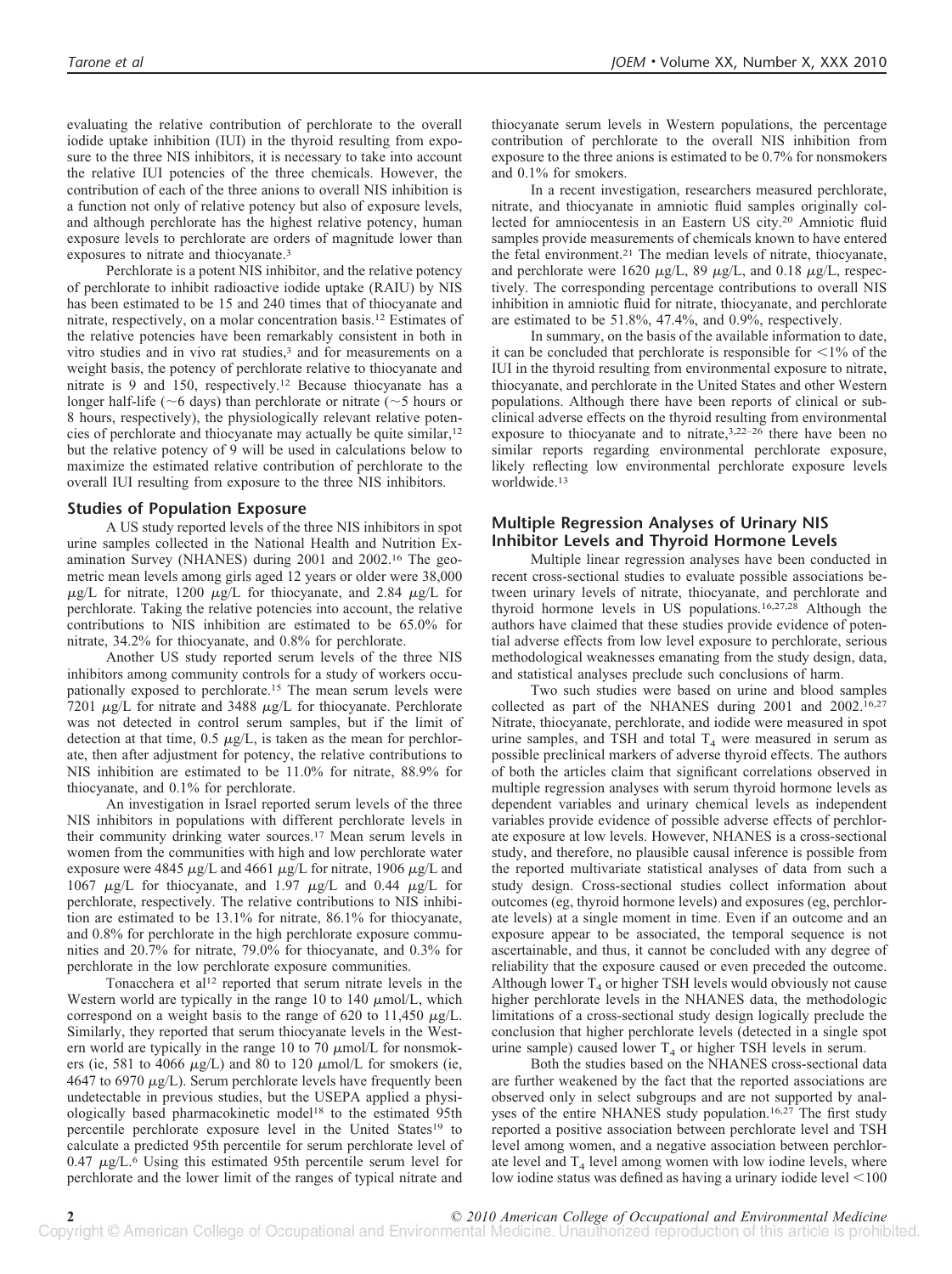$\mu$ g/L.<sup>16</sup> Although it was reported that the negative association between perchlorate and  $T<sub>4</sub>$  was also observed among all women combined,16 our independent multiple regression analysis of the same NHANES data, which replicated the subgroup analyses for women with low iodine and normal iodine reported in Tables 2 and 3, respectively, of the study,16 found no significant correlation between perchlorate and  $T_4$  level among all women ( $P = 0.22$ ; data not shown). There was a nonsignificant positive correlation between perchlorate level and  $T<sub>4</sub>$  level among the two thirds of women with urinary iodide levels of 100  $\mu$ g/L or greater,<sup>16</sup> which does not support the negative association observed for women with low iodine and is in the opposite direction of what would be expected on the basis of NIS inhibition caused by perchlorate.

Without presenting any results of regression analyses of data for men, the investigators reported that no association was observed between perchlorate level and either TSH or  $T_4$  level among men, regardless of urinary iodide level.16 The interpretation that the positive association between perchlorate and TSH levels in NHANES women is evidence of possible harmful effects caused by NIS inhibition is called into question by our independent analyses of the NHANES data for men, which showed marginally significant negative correlations between TSH level and both perchlorate level and thiocyanate level ( $P = 0.07$  and  $P = 0.03$ , respectively; data not shown).

Further weakening the  $T_4$  subgroup finding in this report<sup>16</sup> is the fact that the negative association between  $T<sub>4</sub>$  and perchlorate observed only in women with low iodine has been shown to be dependent on the units of measurement used to express iodide levels in the NHANES population.29 Although 24-hour urine samples are preferable for measuring chemical exposures,30 it has been demonstrated that creatinine-adjusted iodide levels provide a more reliable measure of iodine status than urinary iodide concentration per liter when based on spot urine samples.29,31,32 In an independent analysis of the NHANES data, in which low iodine status was defined as having a urinary iodide level  $\lt 100 \mu$ g of iodide per gram of creatinine, rather than  $\langle 100 \mu g/L \rangle$  as in the original investigation, the association between perchlorate level and  $T<sub>4</sub>$  level in this subgroup of women with low iodine was neither negative nor statistically significant.<sup>29</sup>

In another analysis of the same NHANES data, it was reported that the negative association between perchlorate level and T4 level was stronger among women with higher thiocyanate levels.27 This synergistic interaction was observed only among women with low urinary iodine values, again defined as having a urinary iodide measurement <100  $\mu$ g/L. There was no evidence for such an interaction in  $T_4$  analyses among men; and despite the positive association reported in the original investigation between perchlorate level and TSH level among all women,<sup>16</sup> no evidence was found of an interaction between perchlorate and thiocyanate in analyses of TSH levels among women, regardless of iodine status.27 The authors hypothesized that the absence of an interaction between perchlorate and thiocyanate in the TSH analyses might be explained by the fact that iodine deficiency is often characterized by decreased serum  $T_4$  levels and normal serum TSH levels,<sup>27</sup> because of a TSH-independent autoregulatory mechanism, which leads to increased conversion of  $T_4$  to  $T_3$  and preferential synthesis of  $T_3$  in the thyroid.33 However, if such a TSH-independent regulatory mechanism is typical in response to NIS inhibitor exposure, then the significant positive association between perchlorate and TSH levels reported among NHANES women in both the investigations16,27 cannot be invoked as evidence of an adverse effect of environmental perchlorate exposure on thyroid function.

It is important to note that one cannot empirically demonstrate an inhibitory effect of perchlorate on thyroid function in human populations separately from the effects of exposure to other

NIS inhibitors, such as nitrate and thiocyanate.2,3,6 This is true for all three of the major NIS inhibitors but is especially true for perchlorate, which makes such a small contribution to overall NIS inhibition compared with nitrate and thiocyanate. The claim that such an adverse effect of perchlorate can be conclusively demonstrated independent of the two major NIS inhibitors by means of multiple linear regression analyses in a nonexperimental study design is implausible.

Because thyroid hormones are regulated in a continuous dynamic process (homeostasis), there is general agreement that changes in serum thyroid hormone levels within the reference range, as reported in the multiple regression analyses of NHANES data for women,<sup>16,27</sup> cannot be interpreted as reflecting an adverse effect of exposure on thyroid function.2,6 Thus, even if the correlations reported in these studies were based on a more informative and reliable study design and sound statistical analyses, they would be of doubtful relevance to assessing the potential for adverse pathologic effects of environmental perchlorate exposure on thyroid function. It has been argued that women with low iodine are a susceptible subgroup that may be more vulnerable to impaired iodide uptake resulting from perchlorate exposure.<sup>16,27</sup> There is, however, no evidence among US women of altered thyroid hormone levels associated with low iodine.34,35 The US women with urinary iodide levels  $\lt 50 \mu g/L$  (or  $\lt 50 \mu g/g$  of creatinine) had normal levels of both TSH and  $T_4$ .<sup>34,35</sup> Normal thyroid hormone</sup> levels were also found among pregnant women, regardless of iodide level, when these women were evaluated separately.35 Analyses of more recent NHANES data confirmed the adequacy of iodine nutrition in the US population, including among pregnant women.36

It has been hypothesized that pregnant women may also represent a population that is uniquely susceptible to potential adverse effects on thyroid function of NIS inhibition caused by perchlorate exposure. In a study of 184 pregnant women in 3 cities in northern Chile, multiple regression analyses were performed of urinary perchlorate concentrations and  $T_3$ , free  $T_4$ , TSH, and thyroglobulin levels.37 Median urinary iodide level in this population was 269  $\mu$ g/L, compared with the geometric mean level of 160  $\mu$ g/L in pregnant women in the United States.<sup>36</sup> There was no significant association between urinary perchlorate excretion and any of the four thyroid function measures in this area with relatively high iodine intake.

Investigators are currently conducting a study to investigate the association between urinary perchlorate measurements and thyroid hormone measurements in several hundred pregnant women in Europe during their first trimester.<sup>38</sup> Urinary iodide levels in the European women are lower than those in US women and are considerably lower in some areas (eg, the median iodide level observed among 311 pregnant women from Turin, Italy, was 55  $\mu$ g/L). Urinary perchlorate levels were comparable in the European women with those observed in the United States (eg, median perchlorate levels were 5.0  $\mu$ g/L in Turin, 1.7  $\mu$ g/L among 82 women in Dublin, Ireland, and 2.1  $\mu$ g/L among 396 women in Cardiff, Wales, compared with the geometric mean for US women<sup>16</sup> of 2.8  $\mu$ g/L). No association was observed in preliminary analyses among these pregnant women between urinary perchlorate levels and serum levels of either TSH or free  $T<sub>4</sub>$ , even in analyses restricted to women with urinary iodide levels  $\leq 100 \mu g/L^{38}$ 

A recent report summarized a study in full-term infants between birth and 1 year of age of urinary measurements of nitrate, thiocyanate, perchlorate, and iodide, as well as urinary, rather than serum, measurements of TSH and  $T<sub>4</sub>$ .<sup>28</sup> Urinary measurements of thyroid hormone levels have been found to be unreliable as indicators of hypothyroidism,39,40 but even if urinary thyroid hormone levels are consistent with the more relevant serum thyroid hormone levels, the study results do not provide support for an adverse effect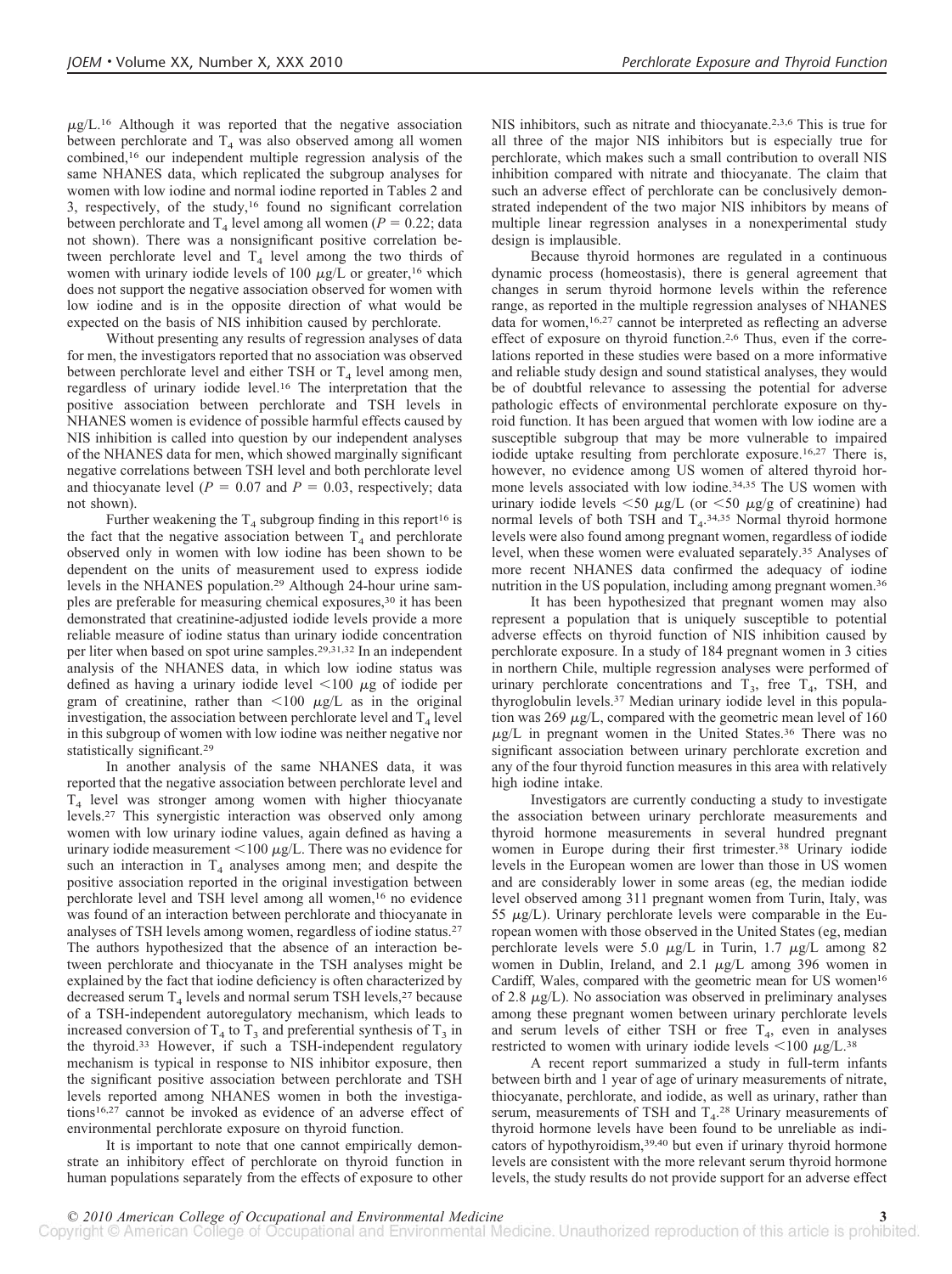of perchlorate exposure on thyroid function. The study reported that both urinary TSH and  $T_4$  levels were positively associated with perchlorate level. These findings are inherently contradictory as evidence of the adverse effects of perchlorate via NIS inhibition. In the mechanistic model accepted by both the NAS and the USEPA,<sup>2,6</sup> NIS inhibition first leads to a decrease in serum  $T_4$ levels, which then leads to increased TSH production by the pituitary gland, resulting in elevated serum TSH levels. Even the TSH-independent regulatory mechanism frequently observed as a result of mild to moderate iodine deficiency<sup>33</sup> would lead to decreased levels of serum  $T_4$ ; so, the finding of higher  $T_4$  levels in infants with higher perchlorate levels is not consistent with an adverse effect of perchlorate through any known mechanism.

#### **Occupational Exposure to Perchlorate**

Workers in ammonium perchlorate production plants have substantially higher perchlorate exposure than the general population. One investigation studied workers at a facility in Las Vegas, Nevada, who had been employed in the production of ammonium perchlorate for up to 27 years.<sup>41</sup> In evaluations of  $T_3$ , total  $T_4$ , free T4, and TSH, no differences were observed between exposed and unexposed workers or between preshift and postshift measurements in exposed workers.41 Standard clinical blood tests for liver, kidney, and bone marrow function also found no adverse effects of perchlorate exposure in this Las Vegas worker cohort.

In another study at an ammonium perchlorate plant in Cedar City, Utah,<sup>42</sup> no differences in levels of  $T_3$ , total  $T_4$ , free  $T_4$ , and TSH were found among four groups of workers defined by increasing perchlorate exposure levels, including a control group of azide production workers with only trace perchlorate exposure. The only comparison that approached statistical significance was a marginally significant increase in free  $T_4$  observed with increasing perchlorate exposure, a finding in the opposite direction of what would be expected in the presence of perchlorate-induced NIS inhibition.42

An extensive subsequent investigation of thyroid function among workers at the Cedar City facility included detailed measurements for 29 exposed workers and 12 community control subjects, including ultrasound evaluation of the thyroid.15 Serum levels of perchlorate, nitrate, and thiocyanate among the exposed workers were measured shortly after the completion of the third of three consecutive 12-hour night shifts and the morning before the first of three consecutive night shifts (ie,  $\sim$  4 days after the end of the previous night shift). Serum levels of perchlorate were also measured just before the third of the three 12-hour night shifts (ie,  $\sim$ 12 hours after the end of the second shift). The mean serum levels at the completion of the three shifts were 838.4  $\mu$ g/L for perchlorate, 7926.8  $\mu$ g/L for nitrate, and 3487.8  $\mu$ g/L for thiocyanate. The mean serum levels after 4 days off were 2.0  $\mu$ g/L for perchlorate, 7638.6  $\mu$ g/L for nitrate, and 3304.0  $\mu$ g/L for thiocyanate. The mean serum perchlorate level 12 hours after completion of the second shift was 310.6  $\mu$ g/L. As noted previously, no perchlorate was detected in the serum of the 12 community controls (the limit of detection was  $0.5 \mu g/L$ , and the control mean serum levels were 7200.6  $\mu$ g/L for nitrate and 3487.8  $\mu$ g/L for thiocyanate. For the ammonium perchlorate workers, perchlorate would be predicted (after adjustment for potency) to be the major contributor to NIS inhibition for about half of the workweek. This is in marked contrast to the general population, for whom perchlorate contributes  $1\%$  of the total NIS inhibition resulting from environmental exposure to nitrate, thiocyanate, and perchlorate.

RAIU in the thyroid and serum thyroid hormone levels were determined the morning before the first shift and after completion of the third shift. No adverse effects from perchlorate exposure were observed among exposed workers in analyses of RAIU,  $T_3$ , total  $T_4$ , free  $T_4$ , TSH, or thyroglobulin.<sup>15</sup> Remarkably, mean serum levels of  $T_3$ , total  $T_4$ , and free  $T_4$  were highest after the end of the third shift when serum perchlorate levels were highest. RAIU levels at the end of the third shift were similar to community control levels, whereas RAIU levels were significantly higher among perchlorate workers the morning before the first shift, compared with both the community controls and the workers' own RAIU levels after completion of the third shift. Ultrasound examinations revealed no differences in thyroid volume or pattern between the community controls and the exposed workers, who had a median 5.9 years (minimum 1.7 years) of employment in ammonium perchlorate manufacturing. Thus, this careful study of perchlorate manufacturing workers provided no evidence that extended exposure to high perchlorate levels adversely affects thyroid function. Because perchlorate was the major NIS inhibitor for much of each workweek among ammonium perchlorate workers, these results confirm that perchlorate is not unusually toxic to the thyroid compared with nitrate and thiocyanate.

# **Gestational Perchlorate Exposure and Newborn Thyroid Function**

Numerous epidemiologic studies, primarily based on national or state newborn screening data, have evaluated the association between exposure of pregnant women to perchlorate in drinking water and various markers of thyroid function in their newborns, including TSH,  $T_4$ , and  $T_3$  levels, and diagnoses by physicians of primary congenital hypothyroidism (PCH). Immediately after birth, there is a normal surge in TSH concentration and substantial hourly variability in TSH, which falls rapidly after the initial neonatal increase and stabilizes after the first 24 to 48 hours. Because of the extreme variation of TSH concentrations in the first day after birth, most epidemiologic studies of perchlorate exposure have excluded this time period altogether or restricted analyses to measures of thyroid function taken >24 hours after birth. Most newborns with elevated TSH levels in the first 24 hours after birth are normal (eg, 90% of California newborns in 199843 with TSH  $>$ 25  $\mu$ U/mL in the first 24 hours after birth were not diagnosed with PCH, compared with 40% of newborns with similarly elevated TSH -24 hours after birth). Accordingly, analyses of TSH in the first day after birth, even if tightly controlled statistically for hours since birth, would be of questionable validity for making inferences about adverse effects of perchlorate or any other potential goitrogen on thyroid function. Results of analyses of TSH values during the first 24 hours after birth cannot be interpreted as evidence of thyroid disease, and thus there is no biologic rationale or scientific justification for evaluating these very early TSH measurements in studies of potential harm from perchlorate exposure.

A study was conducted in Israel to examine neonatal  $T_4$ levels after high gestational exposure to perchlorate in drinking water.17 Perchlorate was detected in water up to a measured level of  $340 \mu g/L$ , which far exceeds the drinking water equivalent level of 15  $\mu$ g/L proposed by the USEPA.<sup>9</sup> Neonatal T<sub>4</sub> levels were obtained from a National Screening Program for congenital hypothyroidism, with samples taken 36 to 48 hours after birth for  $>$ 90% of newborns, and were compared among newborns born during the first 9 months of 2004 in Morasha ( $n = 97$ ; very high perchlorate exposure group, up to 340  $\mu$ g/L), other neighborhoods of Ramat Hasharon ( $n = 216$ ; high exposure group, 42 to 94  $\mu$ g/L) and Hertzlia ( $n = 842$ ; low exposure group,  $\langle 3 \mu g/L \rangle$ ). The areas were classified based on drinking water supply with respect to local wells and tap water samples taken during the study period. Mothers in the very high and high exposure groups were asked whether they drank tap water or other bottled water during pregnancy, and serum perchlorate levels (and thiocyanate, nitrate, and iodide levels) were measured in those participants who had been blood donors and used to validate the exposure differences among the three communities. Overall, neonatal  $T_4$  levels were virtually identical in the three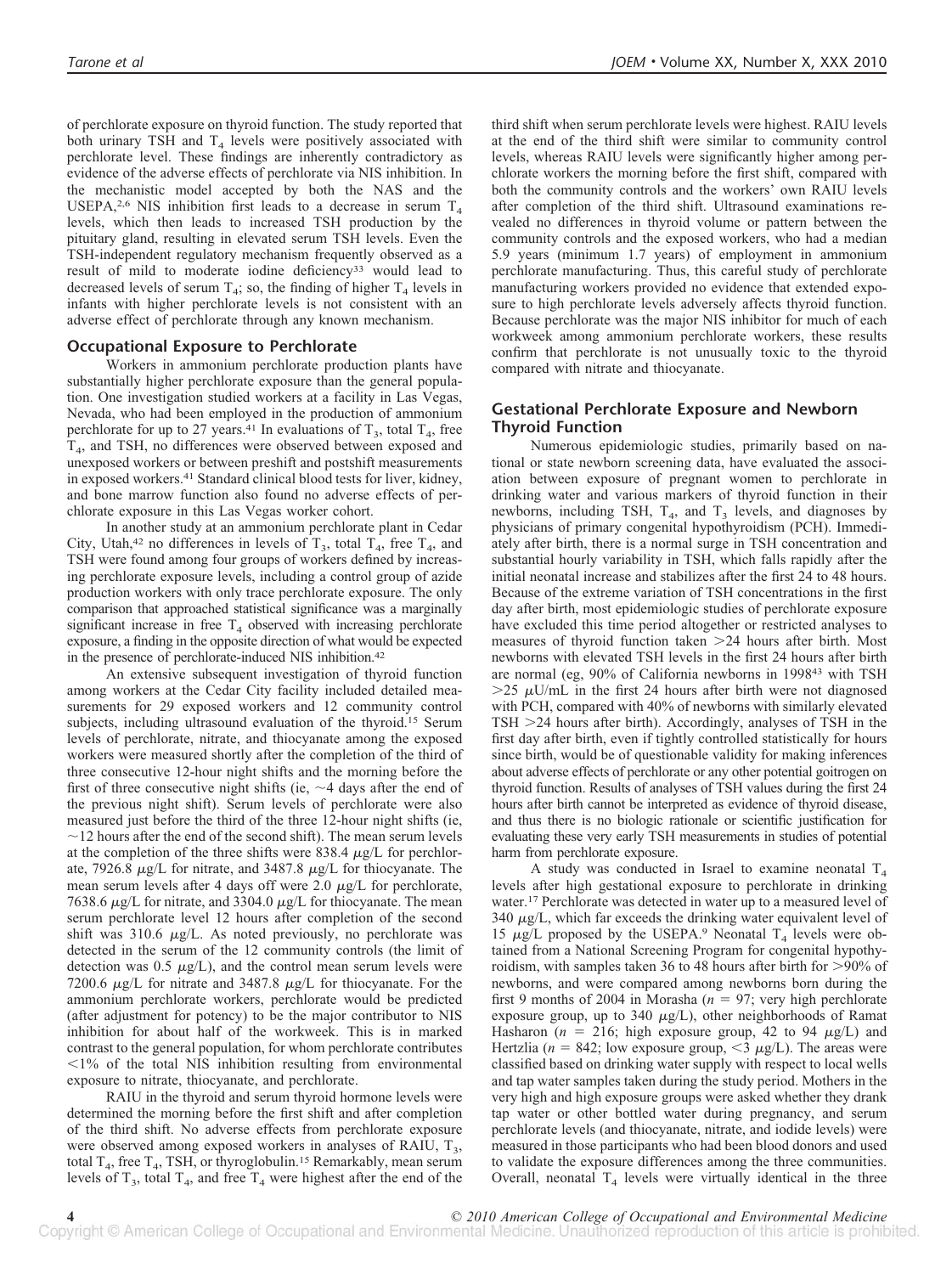groups of newborns (mean  $T_4$  was 13.93, 13.91, and 13.98  $\mu$ g/dL in very high, high, and low perchlorate exposure groups, respectively). In addition, no differences in  $T<sub>4</sub>$  levels were observed when those mothers in the very high ( $n = 31$ ) and high ( $n = 62$ ) exposure groups who drank only tap water, presumed to more closely reflect the perchlorate exposure of the drinking water source, when compared with the low exposure group. Serum perchlorate levels were significantly higher among donors residing in areas corresponding to very high or high exposure compared with low exposure, and the high perchlorate areas also had higher serum levels of nitrate and thiocyanate. Thus, the results of this study provide no evidence that environmental exposure to perchlorate or to the three NIS inhibitors combined has adverse effects on newborn thyroid function.17

The US investigators conducted a cross-sectional study within the California Newborn Screening Database in 1998,<sup>43</sup> by which time California had replaced a previously used two-tiered  $T<sub>4</sub>-TSH$  screening program with a single-tiered TSH-only screening program (ie, all newborns were initially screened for elevated TSH levels). They examined the prevalence of PCH, as reported to the screening program by the newborn's physician, and elevated TSH (defined as  $>$ 25  $\mu$ U/mL) among 342,257 newborns residing in communities where groundwater had been tested for perchlorate. Newborns were dichotomized into perchlorate exposure groups of  $>$ 5  $\mu$ g/L (*n* = 50,326) and  $\leq$ 5  $\mu$ g/L (*n* = 291,931) based on the average perchlorate concentrations calculated for the mother's city of residence, with no individual quantitative estimates of exposure or water consumption patterns. Analyses of the disease endpoint of concern, PCH, provided no evidence of an association with perchlorate exposure; overall, 141 (0.05%) low-exposure newborns were diagnosed with PCH, compared with 15 (0.03%) high-exposure newborns, yielding a prevalence odds ratio (POR) of 0.71  $(95\% \text{ CI} = 0.40 \text{ to } 1.19)$  after adjusting for ethnicity, sex, birth weight, and multiple birth status.

With respect to TSH, 537 (0.18%) low-exposure newborns were identified as having high TSH, compared with 147 (0.29%) high-exposure newborns.<sup>43</sup> Although 36% of all newborns had their blood sampled for TSH screening at  $\leq$ 24 hours of age, 80% of newborns with elevated TSH ( $>$ 25  $\mu$ U/mL) had their blood sampled for TSH screening during this period. Given the documented surge of TSH before 24 hours of age, followed by stabilization and further decline, the authors restricted the TSH analyses to newborns with age at specimen collection  $\geq 24$  hours (ie, 185,409 low exposure and 29,100 high exposure). Among these newborns, 14 (0.05%) with high exposure and 119 (0.06%) with low exposure had elevated TSH, yielding an adjusted POR of 0.73 (95%  $CI =$ 0.40 to 1.23) for the relationship between high perchlorate exposure and elevated TSH.

An earlier cross-sectional study within the California Newborn Screening Database (1983 to 1997) examined the prevalence of PCH and elevated TSH (defined dichotomously as assigned by the Screening Program, most commonly  $>25 \mu U/mL$  among newborns of Redlands compared with San Bernardino and Riverside counties.44 During the study period, California had a two-tiered  $T_4$ -TSH screening program, using a  $T_4$  threshold of 9.0  $\mu$ g/dL or the lowest 5% of remaining daily samples for subsequent measurement of TSH. Based on the California Department of Health Services Drinking Water Program, 15,348 newborns in Redlands (2081 of whom were TSH-screened) were considered exposed to perchlorate as a result of detection of perchlorate in groundwater wells (ranging from 4.0 to 130  $\mu$ g/L), whereas 265,011 newborns (81,401 of whom were TSH-screened) in Riverside and San Bernardino counties (excluding communities where perchlorate had been detected) were considered unexposed, although again there were no individual quantitative estimates of exposure or water consumption patterns. As in the other study of California newborns,<sup>43</sup> the PCH analyses provided no evidence of an association with perchlorate exposure. Crude PCH prevalence rates were 28.5/ 100,000 births in San Bernardino/Riverside and 13.0/100,000 Redlands. There were two observed cases of PCH in Redlands during the study period, compared with 4.66 expected (adjusted for ethnicity, sex, birth weight, and birth year), yielding a standardized POR of 0.45 (95% CI = 0.06 to 1.64).

As expected, TSH levels had recovered from the neonatal surge and stabilized by  $\sim$  20 hours after birth, with age at specimen collection as the strongest predictor of elevated TSH levels.44 TSH analyses were adjusted for age (in hours) at time of specimen collection, with newborns older than 18 hours at time of specimen collection also examined separately. Overall, 44 newborns in Redlands had elevated TSH, 6 of whom were older than 18 hours at time of specimen collection. Compared with San Bernardino/Riverside, the odds ratio for elevated TSH in Redlands was 1.24 (95%  $CI = 0.89$  to 1.68) among all newborns screened and 0.69 (95%)  $CI = 0.27$  to 1.45) among newborns with specimen collection age  $\geq$ 18 hours.

In a longitudinal study in 2002 to 2004 of 184 pregnant women and 159 newborns in three cities in Northern Chile, TSH, free  $T<sub>4</sub>$ , and  $T<sub>3</sub>$  levels were examined in the mother during gestation and in the newborn.37 Perchlorate exposure was relatively well defined in this area. Mean perchlorate levels in the public drinking water were  $\leq 0.5 \mu g/L$  in Antofagasta (no detectable perchlorate), 6  $\mu$ g/L in Chanaral (low exposure), and 114  $\mu$ g/L in Taltal (high exposure), in agreement with tap water samples taken from study participants and consistent with the observed distributions of urinary perchlorate excretion in the three cities. Median maternal urinary iodide level in all three cities combined was 269  $\mu$ g/L, higher than levels reported in the United States,<sup>16,36</sup> but substantially lower than earlier levels reported in Chile. Mean perchlorate levels in 20 maternal prenatal serum samples and 14 cord serum samples from Taltal were 12.2 and 19.9  $\mu$ g/L, respectively, substantially higher then the estimated 95th percentile serum perchlorate level in the US population of 0.47  $\mu$ g/L.<sup>6</sup>

None of the thyroid hormone analyses in this population provided evidence of an adverse effect of perchlorate exposure on thyroid function.37 After accounting for differences in maternal age, there were no significant differences between the three cities in free  $T<sub>4</sub>$  or TSH during either early pregnancy or late pregnancy. In fact, maternal TSH was lower in Taltal, the high perchlorate exposure city, than in Chanaral for early and late pregnancy and postpartum measures. A decrease in maternal free  $T_4$  between the first and second prenatal visits was observed in all three cities. Significant differences observed at both prenatal visits among the three cities for  $T_3$  levels were because of higher  $T_3$  among women in Chanaral, the low exposure city, whereas Antofagasta (no exposure) and Taltal (high exposure) had similar  $T<sub>3</sub>$  levels. Among neonates, there were no significant differences in TSH or free  $T_4$  levels among the three cities. In contrast to the maternal  $T<sub>3</sub>$  levels, neonates from Chanaral had significantly lower  $T_3$  levels than neonates from the other two cities. The results of this study suggest that even drinking water perchlorate levels as high as  $114 \mu g/L$ , as seen in Taltal, do not inhibit iodine uptake sufficiently to produce increases in TSH levels or decreases in  $T_3$  or free  $T_4$  either during gestation or among neonates.

An earlier study was conducted in the same three cities in Northern Chile to examine the following: 1) TSH levels and "presumed congenital hypothyroidism" (TSH  $\geq$ 25  $\mu$ U/mL) among 9784 newborns with National Program thyroid screening records between 1996 and 1999; and 2) TSH and  $T_4$  levels among 162 school-age children who underwent thyroid examination, thyroid hormone analyses, and urinary iodine analyses (based on spot urine samples) in 1999.<sup>45</sup> Mean urinary iodide level among schoolchil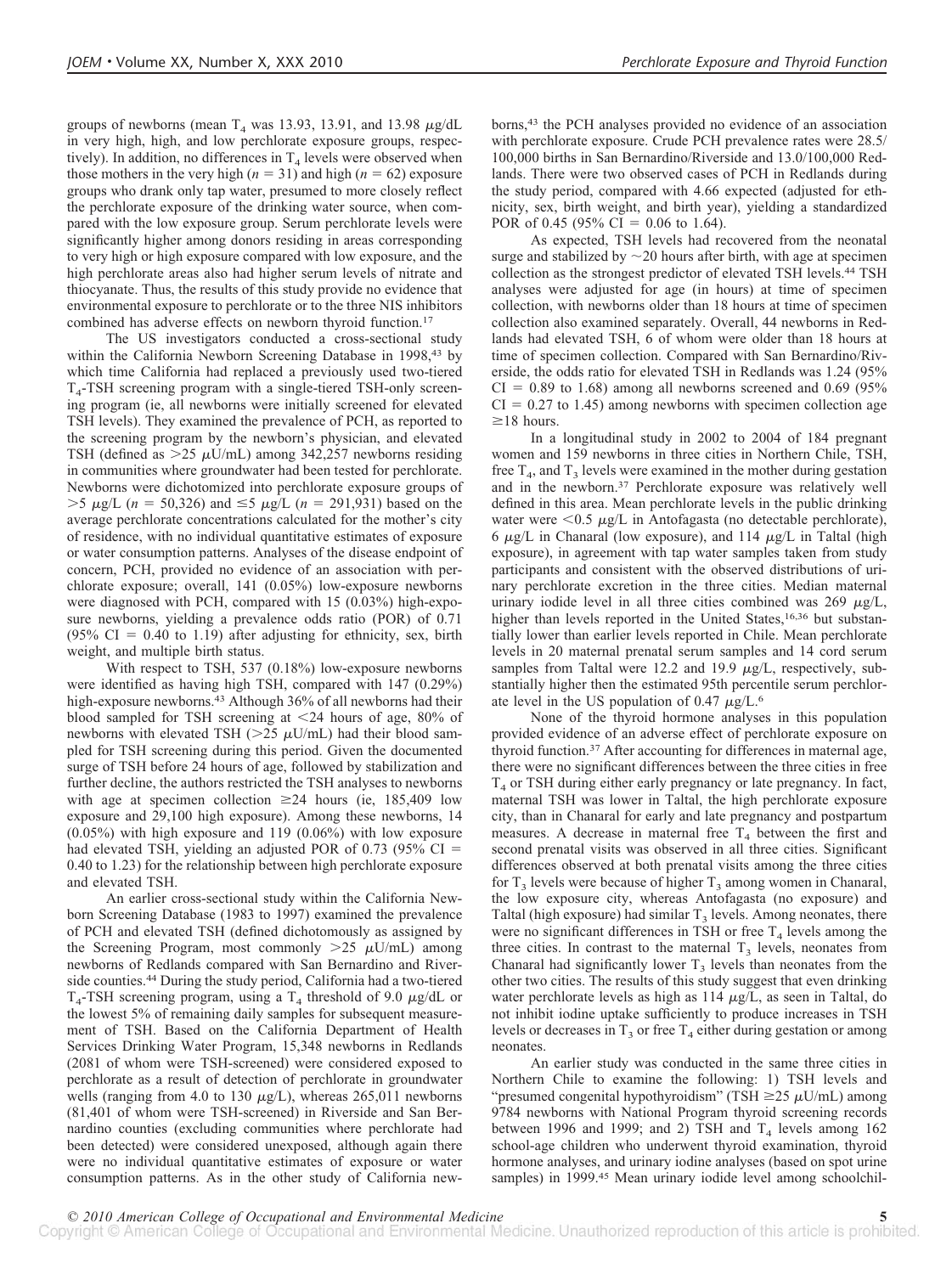dren was 720  $\mu$ g/L, which is substantially higher than levels reported among children in the United States. The study provided no evidence that perchlorate in drinking water, at concentrations exceeding 100  $\mu$ g/L, impairs thyroid function in newborns or schoolchildren. Among newborns included in this study, seven cases of presumed congenital hypothyroidism (TSH  $\geq$ 25  $\mu$ U/mL) were observed, all in Antofagasta, the city with no detectable perchlorate in drinking water. Median age at screening was 3 days in Antofagasta, compared with 4 days in Chanaral (low exposure) and 6 days in Taltal (high exposure); in each city, TSH levels peaked around day 3 and declined thereafter, whereas the TSH peak is generally observed much sooner after birth among newborns in the United States. Overall, average (and median) TSH levels were lower in Taltal than in either Antofagasta or Chanaral. Moreover, average and median TSH levels for newborns in Taltal were lower than or similar to those in Antofagasta and Chanaral for each day of screening, with the exception of days 1 to 2 after birth. In logistic regression analyses adjusted for sex and age at screening, average log TSH was significantly lower in Taltal compared with Antofagasta or Chanaral. Age at screening was a significant predictor of TSH, with significantly lower TSH levels at 4 days of life or greater compared with day 3. The observed TSH differences between the cities, whether clinically relevant or not, were in the opposite direction of what would be expected based on the hypothesized effects of perchlorate on newborn thyroid function and based on the known pharmacological effects of perchlorate in the thyroid.

Among the schoolchildren in this study, average TSH was nonsignificantly lower, and average free  $T_4$  was significantly higher in Chanaral and Taltal compared with Antofagasta.45 Again, these differences were in the opposite direction of what would be expected based on the hypothesized effects of perchlorate on thyroid function. Parents of schoolchildren in Taltal were significantly more likely to report a family history of thyroid disease compared with those in Antofagasta, although these self-reports were not validated and could reflect reporting bias.

In Arizona, a cross-sectional study was conducted of neonatal TSH levels among 1099 newborns in Yuma and 443 newborns in Flagstaff between October 1994 and December 1997.<sup>46</sup> Flagstaff is 250 miles from Yuma and 7000 ft higher in elevation. In Yuma, all drinking water is supplied by the Colorado River below Lake Mead (in which perchlorate has been detected), whereas in Flagstaff, none of the drinking water is supplied by the Colorado River below Lake Mead. No tap water samples or individual perchlorate exposures were measured, but drinking water measurements taken in 1999 showed perchlorate levels of 6  $\mu$ g/L in Yuma and undetectable perchlorate in Flagstaff. In a two-tiered screening program, all newborns in Arizona are screened for  $T<sub>4</sub>$ , and approximately 10% of the samples from each batch with the lowest  $T_4$  levels are then screened for TSH. A higher percentage of  $T_4$  values were sent for a TSH measurement in Yuma than in Flagstaff. Neonatal  $T<sub>4</sub>$ values did not differ between Yuma and Flagstaff after adjusting for race/ethnicity. In an analysis of variance adjusted for age in days at TSH measurement and race/ethnicity, the authors, without presenting summary estimates, report that the mean level of TSH for newborns in Yuma was significantly higher than in Flagstaff (*P* 0.017). When data were stratified by age in days at TSH measurement and race/ethnicity, TSH levels seemed to be generally higher in Yuma than in Flagstaff, but none of the differences was statistically significant. Between 1994 and 1999, four cases of congenital hypothyroidism were reported in Yuma, compared with none in Flagstaff. The authors concluded that there is a significant association between perchlorate exposure and TSH concentrations in newborns.

The results of this Arizona study are at variance with virtually all other published results, and the methods have been criticized on several grounds, in particular the striking imbalance between Yuma and Flagstaff with respect to age at TSH sampling—almost 60% of newborns in Yuma had TSH measured on days 0 and 1, compared with only 30% in Flagstaff—and the noncomparability between the cities of Yuma and Flagstaff with respect to other regional factors such as elevation (known to be a strong determinant of iodine level and neonatal care, eg, supplemental oxygen use) and length of hospital stay. An independent scientifically sounder analysis of the Yuma City data using nearby comparison populations in Yuma County that had underground water sources reported no differences in TSH values between exposed Yuma City newborns and newborns from unexposed cities in Yuma County.47

In Nevada, investigators compared neonatal  $T<sub>4</sub>$  levels among 17,308 newborns in Las Vegas (perchlorate detected in water supplied from Lake Mead) with 5882 newborns in Reno (independent drinking water source with no detectable evidence of perchlorate contamination), from April 1998 through June 1999.48 Lake Mead is the sole source of public water in Las Vegas, and perchlorate was detected (detection limit 4  $\mu$ g/L) in Las Vegas drinking water for 7 of the 15 monthly measurements of perchlorate during the study period, ranging between 9 and 15  $\mu$ g/L (time period A), and nondetectable during the other 8 months (time period B). The mean age at sample collection was significantly lower in Las Vegas (1.20 days) than in Reno (1.45 days) and was a significant predictor of  $T<sub>4</sub>$  levels. Birth weight was also significantly higher in Las Vegas than in Reno and was a significant predictor of  $T<sub>4</sub>$  levels. During the 15-month study period overall, and separately by time periods defined by months when perchlorate was or was not detected in Las Vegas water, mean neonatal  $T<sub>4</sub>$  levels did not differ between the two cities; mean  $T_4$  levels over the entire study period were 17.11  $\mu$ g/dL in Las Vegas and 17.12  $\mu$ g/dL in Reno. Mean T<sub>4</sub> levels were lower during time period A than during time period B in both cities; thus, this period effect was not explained by the perchlorate exposure in Las Vegas.

In a related study, neonatal TSH levels were compared among 407 normal weight newborns in Las Vegas and 133 in Reno from December 1998 through October 1999.<sup>49</sup> The authors restricted the study to normal weight newborns because their data set demonstrated stable neonatal  $T_4$  levels at a birth weight of 2500 g or greater, whereas below 2500 g,  $T_4$  was strongly associated with birth weight. In Nevada,  $T_4$  is the primary screening measurement for congenital hypothyroidism, and TSH is measured only among newborns in the lowest 10th percentile of  $T_4$  measurements, which, thus, represent a subgroup with increased likelihood of congenital hypothyroidism. Measurements taken during the first day of life were excluded. Overall, mean TSH levels were  $11.5 \mu U/mL$  in Las Vegas and 12.5  $\mu$ U/mL in Reno, and levels did not differ significantly between the two cities, after adjustment for age during which the sample was taken and sex. TSH levels were significantly higher for samples taken during days 2 to 7 compared with those taken during days 8 to 30. When monthly TSH levels in each city were plotted against monthly perchlorate level in Las Vegas drinking water, there was no clear pattern of differences between the cities and no evidence of an association between TSH levels and perchlorate levels.

In an earlier investigation, researchers analyzed neonatal screening data for  $\sim$  700,000 newborns in 1996 and 1997 to determine whether there was an increased incidence of congenital hypothyroidism in seven California and Nevada counties where perchlorate has been detected in drinking water sources.50 Based on data provided by the respective state health departments, 249 cases of congenital hypothyroidism were observed in the seven counties in 1996 and 1997, compared with 243 expected, yielding a risk ratio of 1.0 (95%  $CI = 0.9$  to 1.2). The risk ratio for each of the seven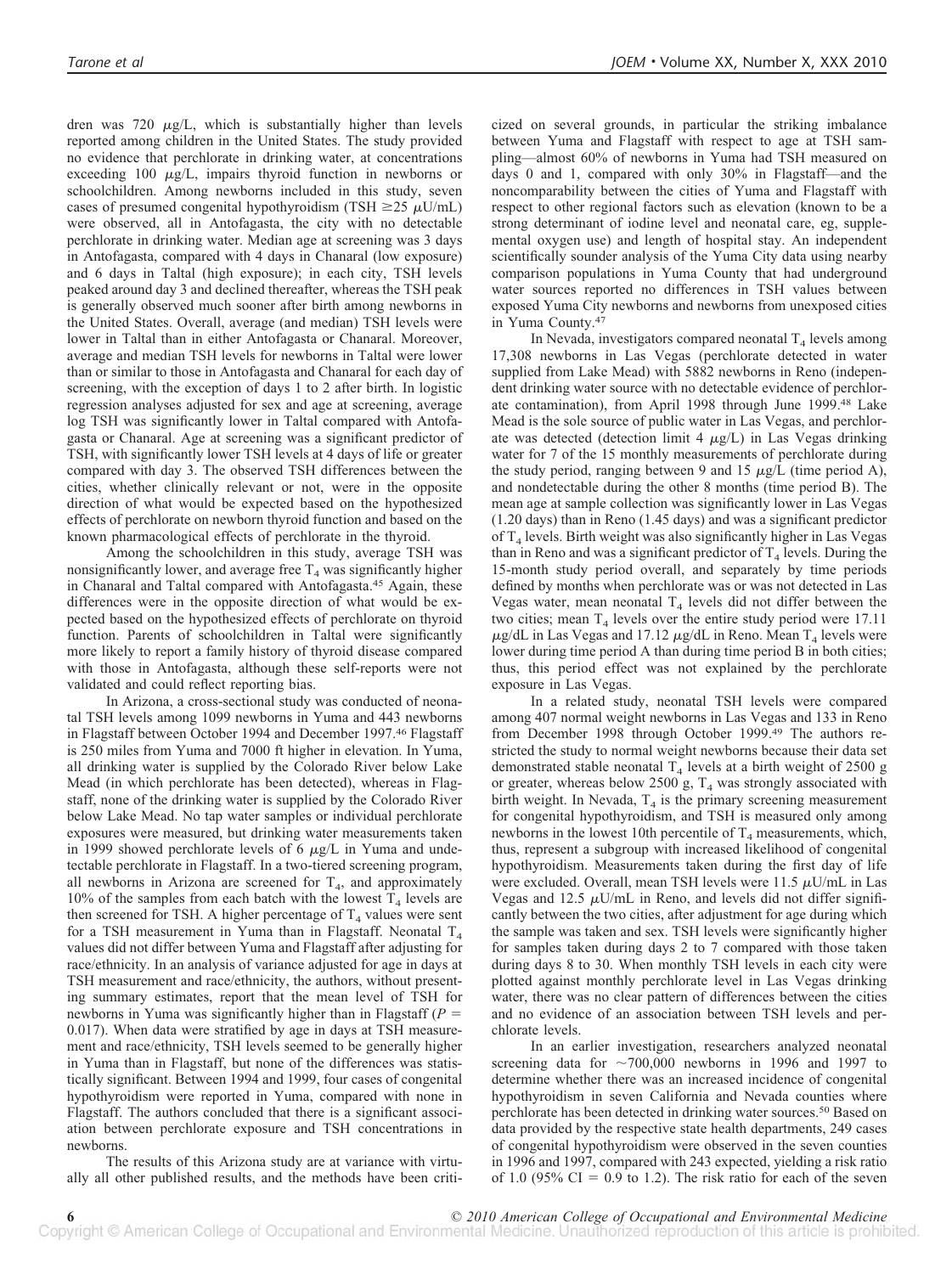counties separately ranged between 0.6 and 1.1. Expected numbers were adjusted for ethnicity. The results of this ecologic study are of limited value, because no information was provided by the authors on how congenital hypothyroidism was defined or whether it was similarly defined in each of the seven counties.

In summary, epidemiologic studies of pregnant women and their newborns have provided no evidence of impaired thyroid function, whether measured as increased rates of PCH, elevated TSH, or decreased  $T<sub>4</sub>$ , resulting from environmental exposure to perchlorate levels in the United States or in other areas of the world having much higher perchlorate levels in water (eg, Taltal, Chile, or Ramat Hasharon, Israel). In fact, in many studies, observed effects were in the opposite direction of what would be expected based on the hypothesized toxic effects of perchlorate on newborn thyroid function and based on the known pharmacological action of perchlorate in the thyroid.

## **Experimental Studies in Humans and Therapeutic Use of Potassium Perchlorate**

Analyses of observational epidemiologic studies are based on estimated perchlorate exposure levels. Information about potential adverse effects of perchlorate exposure is also available from experimental studies in which humans were administered known concentrations of potassium perchlorate and from a substantial literature on the therapeutic use of potassium perchlorate for the treatment or prevention of hyperthyroidism.2,4,7 In the experimental studies, potassium perchlorate was administered to volunteers at known concentrations over periods ranging from 2 weeks to 6 months, and the effects of perchlorate exposure on thyroid function were determined. It was concluded by a NAS panel that there is no effect of perchlorate exposure on iodide uptake in the thyroid at doses below 7  $\mu$ g/kg/d in healthy subjects.<sup>2</sup> Therapeutic use of potassium perchlorate to treat hyperthyroidism at high doses (up to 1000 mg/d) and for extended periods was helpful in restoring euthyroidism,7 although such treatment, particularly with doses higher than 1000 mg/d, may have been associated with adverse hematologic events such as aplastic anemia or agranulocytosis.<sup>51</sup> Perchlorate therapy fell out of favor because of such adverse events, but perchlorate has subsequently been used safely in treatment of Graves' disease and iodine-induced hyperthyroidism.7 Of particular interest is a report on the offspring of 12 women treated for hyperthyroidism at concentrations of 400,000 to 1,000,000  $\mu$ g/d throughout their pregnancies.52 Among the offspring of these 12 women, the only reported adverse event was a slightly enlarged thyroid gland in one infant, which resolved soon after birth. To put the NAS no effect level and the orders of magnitude higher therapeutic dose levels in perspective, the 95th percentile for environmental perchlorate exposure level for an US adult has been estimated to be 0.234  $\mu$ g/kg/d,<sup>19</sup> which corresponds to a total dose of 16.4  $\mu$ g/d in a 70-kg adult.

## **CONCLUSION**

In summary, we have reviewed the epidemiologic studies investigating the potential for harmful effects of perchlorate exposure on thyroid function, including multiple regression analyses of urinary perchlorate levels and thyroid hormone levels in individuals with low level environmental perchlorate exposure; studies of thyroid hormone levels and thyroid RAIU in workers with prolonged occupational exposure to high levels of perchlorate; and investigations of the potentially more susceptible groups of pregnant women and newborns. The latter group of studies examined associations between maternal drinking water perchlorate exposure and thyroid hormone levels in women and their newborns, and between the maternal perchlorate levels and the clinically relevant endpoint in newborns, PCH. These various types of studies provide

no consistent or credible evidence of an association between environmental perchlorate exposure and adverse thyroid function. In fact, it is notable that many of the reported associations were in the opposite direction of what would be expected if NIS inhibition from perchlorate exposure results in thyroid dysfunction in the general population or in the conjectured at-risk subgroups. Moreover, perchlorate exposure in the United States and other Western countries appears to account for  $\langle 1\%$  of the inhibition of iodide uptake in the thyroid resulting from environmental exposure to nitrate, thiocyanate, and perchlorate, so that even if all perchlorate could be removed from the environment, >99% of the impact of environmental exposure to NIS inhibitors on iodide uptake in the thyroid would remain. The absence of evidence from epidemiological studies using various study designs that environmental perchlorate exposure adversely affects thyroid function and the documented low levels of environmental perchlorate exposure in the United States lead to the conclusion that efforts to place a stringent allowable drinking water limit on perchlorate are not supported by the weight of the scientific evidence.

### **ACKNOWLEDGMENT**

*Support for this review was provided by a grant from the Lockheed-Martin Corporation. Lockheed-Martin had no role in the conduct of the review or in the writing or editing of the article.*

#### **REFERENCES**

- 1. Soldin OP, Braverman LE, Lamm SH. Perchlorate clinical pharmacology and human health: a review. *Ther Drug Monit*. 2001;23:316 –331.
- 2. National Research Council (NRC). *Committee to Assess the Health Implications of Perchlorate Ingestion. Health Implications of Perchlorate Ingestion*. Washington, DC: National Academy Press; 2005.
- 3. De Groef B, Decallonne BR, Van der Geyten S, Darras VM, Bouillon R. Perchlorate versus other environmental sodium/iodide symporter inhibitors: potential thyroid-related health effects. *Eur J Endocrinol*. 2006;155:17–25.
- 4. Braverman LE. Clinical studies of exposure to perchlorate in the United States. *Thyroid*. 2007;17:819 – 822.
- 5. Charnley G. Perchlorate: overview of risks and regulation. *Food Chem Toxicol*. 2008;46:2307–2315.
- 6. Environmental Protection Agency (USEPA). Office of Inspector General Scientific Analysis of Perchlorate. External Review Draft. 2008. Available at: http://www.epa.gov/oig/reports/2009/20081230-2008-0010.pdf. Accessed on January 12, 2010.
- 7. Braverman LE. Environmental perchlorate: perhaps much ado about nothing. *Endocr Pract*. 2009;15:50 –52.
- 8. Trumbo PR. Perchlorate consumption, iodine status, and thyroid function. *Nutr Rev*. 2010;68:62– 66.
- 9. Environmental Protection Agency (USEPA). Interim Drinking Water Health Advisory for Perchlorate. 2008. Available at: http://www.epa.gov//safewater/ contaminants/unregulated/pdfs/healthadvisory\_perchlorate\_interim.pdf. Accessed on January 12, 2010.
- 10. Zewdie T, Smith M, Hutcheson M, West CR. Basis of the Massachusetts reference dose and drinking water standard for perchlorate. *Environ Health Perspect*. 2010;118:42– 48.
- 11. Belzer RB, Bruce GM, Peterson MK, Pleus RC. Using comparative exposure analysis to validate low-dose human health risk assessment: the case of perchlorate. In: Linkov I, Ramadan A, eds. *Comparative Risk Assessment and Environmental Decision Making.* New York: Kluwer; 2004:57–74.
- 12. Tonacchera M, Pinchera A, Dimida A, et al. Relative potencies and additivity of perchlorate, thiocyanate, nitrate, and iodide on the inhibition of radioactive iodide uptake by the human sodium iodide symporter. *Thyroid*. 2004;14:1012–1019.
- 13. El Aribi H, Le Blanc YJC, Antonsen S, Sakuma T. Analysis of perchlorate in foods and beverages by ion chromatography coupled with tandem mass spectrometry (IC-ESI-MS/MS). Anal Chim Acta. 2006;567:39-47.
- 14. Murray CW, Egan SK, Kim H, Beru N, Bolger PM. US Food and Drug Administration's Total Diet Study: dietary intake of perchlorate and iodine. *J Expo Sci Environ Epidemiol*. 2008;18:571–580.
- 15. Braverman LE, He XM, Cross M, et al. The effect of perchlorate, thiocyanate, and nitrate on thyroid function in workers exposed to perchlorate long-term. *J Clin Endocrinol Metab*. 2005;90:700 –706.